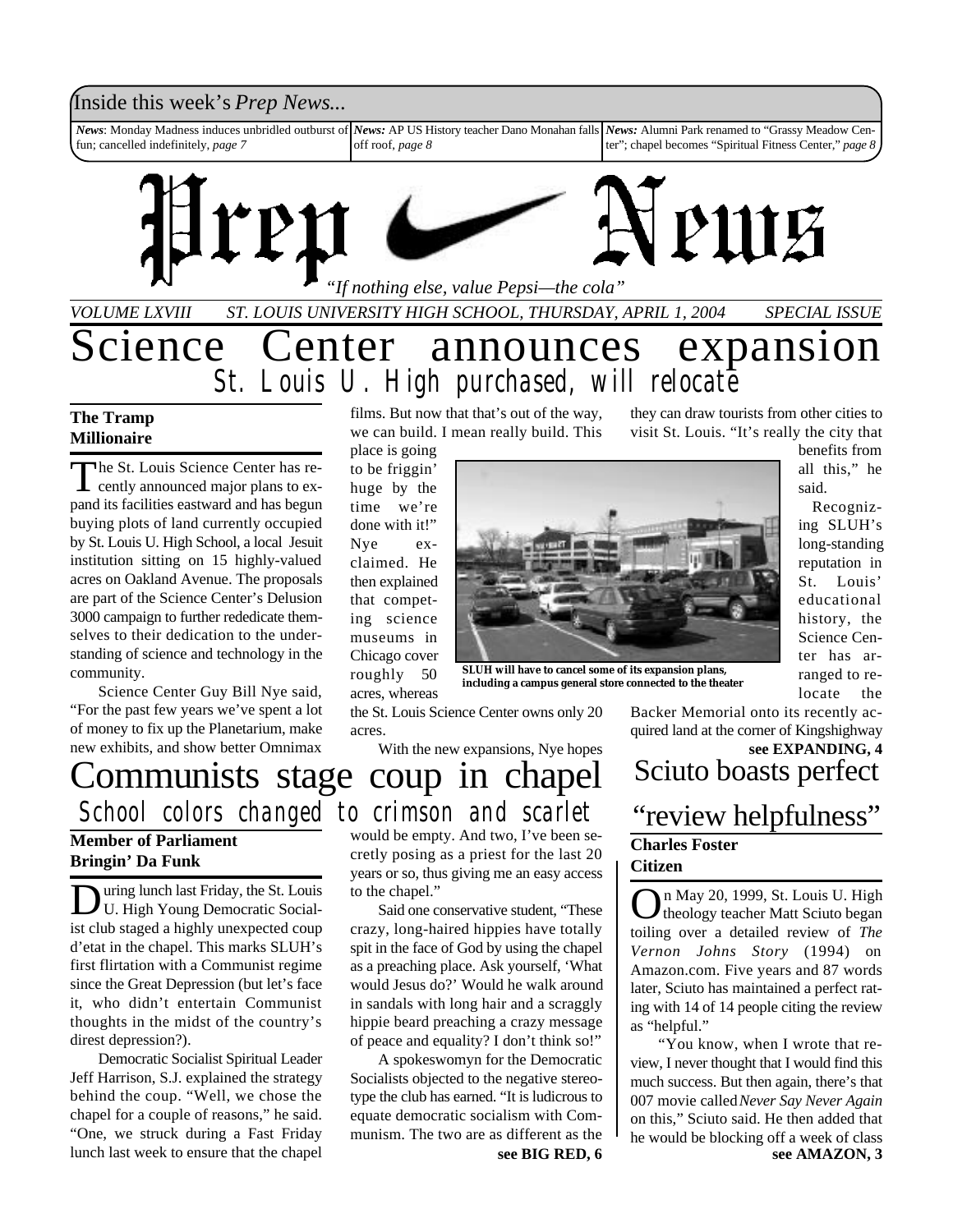# **News** April 1, 2004

# *PN* Editor in Chief leaves office, sees his shadow

#### **Flapjack McPants Third Hand of Death**

A lthough they have not yet been con<br>firmed, rumors have recently surlthough they have not yet been con faced that several members of the St. Louis U. High *Prep News* have been seen

outside of their office in the Jesuit wing of the building. The rumors recently gained more notoriety this week when junior Billy Mumphrey produced photographic evidence of *PN* Editor in Chief Brian Kane in the upper field.

Much to his dismay, the pictures that Mumphrey took were blurred and distorted during the de-

veloping process. "I swear, man, it was totally him. He moved like a big hairy ape," he said.



**The true identity of the figure seen in this picture has not yet been confirmed, but it is highly suspected to be Kane.**

Until the figure in the pictures is officially confirmed as Kane, Mumphrey has taken the liberty of dubbing the creature "The Lumbering Lummox."

Citing reasons of embarassment, Kane has locked himself in the *PN* office until the situation is forgotten. *PN* Sports

Editor W. David Mueller spoke on behalf of the newspaper. "This is all a bunch of jibberish. Anyone who thinks that Kane was involved in that in any way, shape, or form, is clearly ignoring the facts," he said in defense of Kane. "Our office has internet access, a refrigerator, couches, and not one but two dry erase boards. Do you honestly believe

that Brian Kane would leave that comfort zone?!"

Mumphrey's photos have also

brought suspicion upon *PN* Moderator Steven Q. Missey. Sophomore Richard Saltzman said, "Sure, you see Missey around, but he's always wearing the exact same thing—khaki pants, brown shows, and a white Oxford. I doubt he ever even goes home. That's what that office does to people, it sucks them in and they never come back." When this reporter informed Saltzman that Missey will occasionally mix things up with corduroys or a blue shirt, Saltzman replied, "Just who's side are *you* on, anyway?"

The one thing that may save Missey from further scrutiny is the fact that he can rarely be found in either the *Prep News* office or his desk in the English department. "I had to make up a quiz for (Missey) and he told me that he'd either be in the *Prep News* office or the English department during activity period. I spent the whole period looking for him, and he didn't show up until the last three minutes," said junior Ian Hamilton.

The *Prep News* will be taking a hiatus for the remainder of the year until the controversy surrounding Mumphrey's pictures subsides.

duced choice nor are we fully a product of our environment. All bills have some sort

### Controversy brews over vending discrimination "Our condition isn't some self-in-

### **Jose Arcadio Big**

S ince the debut of the diabolical des-<br>sert dispensers, vending machines  $\sum$  sert dispensers, vending machines have demonstrated their dislike of Differentbills at St. Louis U. High through unjust discrimination against crumpled, frumpled, bent, crushed, washed, dusty, or musty bills. This year, however, the vending machines particularly strove to isolate these bills by openly rejecting such bills during public activities such as athletic events, dances, and theater productions, claiming that they only want Straightbills.

The vending machines have always discriminated against "imperfect" bills, but this year, the vending machines have openly rejected any sort of bill with any sort of imperfection. Instead of accepting the bill politely and civilly, the machines prefer to spit the bills out with an annoying whir, leaving it dangling out of the bill acceptor, hurt and humiliated. These actions initiated an outburst of rage from the Imperfect Bill Community (IBC).

"We are the same worth as any other bill," said FR47797511A, the chair bill of IBC. "Just because we don't come from caring hands does not mean that we are any less of a bill."

" W h e n

we get spit back out, we feel like we are nothing, as if we grew on trees," said HD52577435B. "But no, man. I came from Denver—you don't see many trees in Denver.



**An imperfect bill is crushed in the face of discrimination.**

of discrepancy, and as a reflection of this we all turn out differently," HD52577435B said.

> The vending machines, however, defend their actions of discrimination by calling it "quality control," accord-

ing to 16RCC—2004 of the Vending Machines of America (VMA).

**see STRAIGHT BILLS, 4** "I mean, I get complaints from my members such as '(Those bills) get my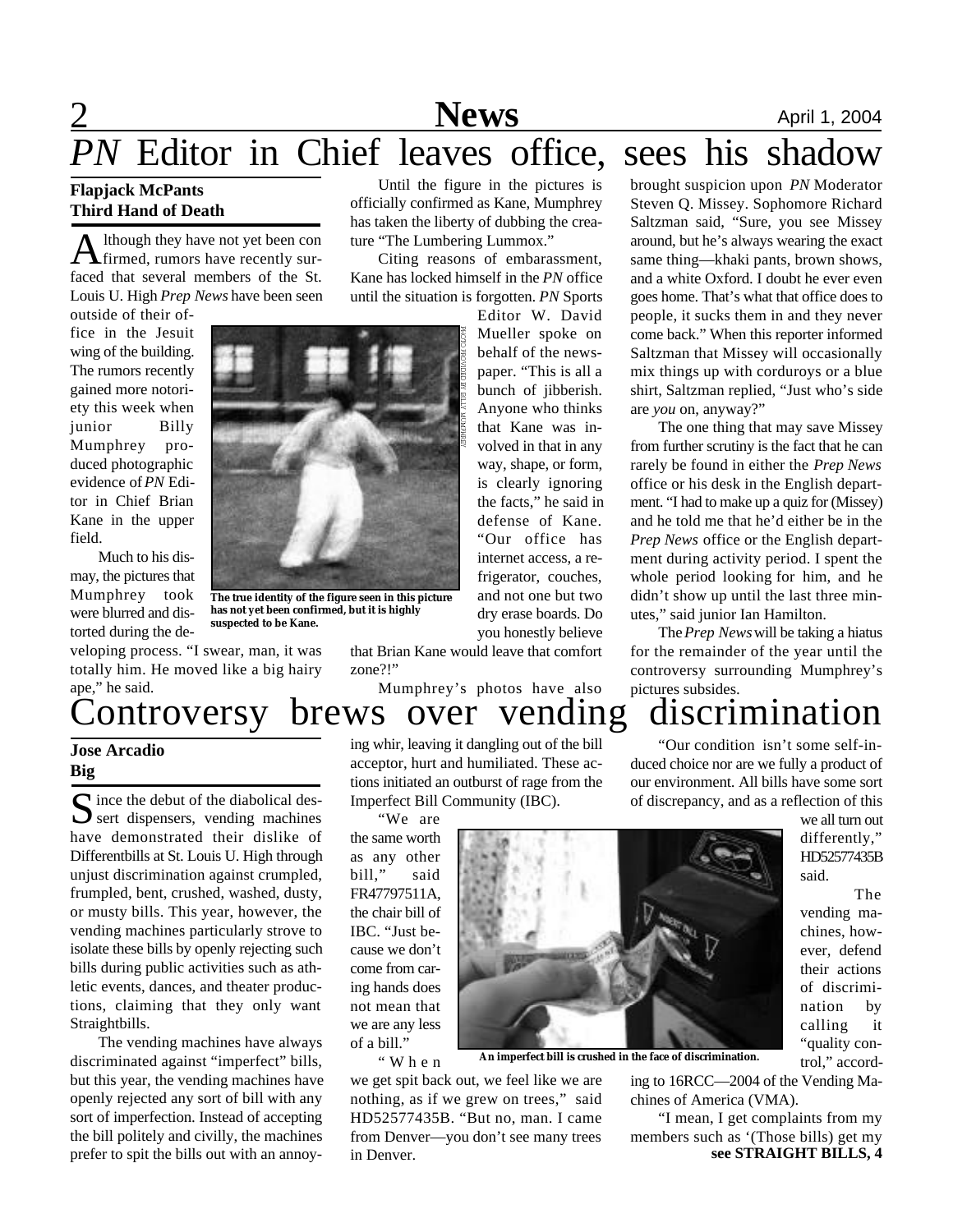# April 1, 2004 **Opinion** 3

and those who are either hot or cold.

can. I highly recommend it to the uncool

iortable in any type of temperature, but it

wearing my collar up can make me com-

se joop pue ajduits se Suitpatios moy ppo the fact that it's uncomiortably tight. It's

this), I'm also quite comfortable despite

regulate my body heat by providing a to protecting me from the cool air, it helps

Set woken up during English. In addition

good thing, because I get cranky when I getting cold and waking up (which is a

lower part of my neck protected me from

эці зипэлоэ взэщоц ния то вэцэш омі

What I didn't realize was that the extra

while Lwas sleeping during English class.

But the other day, the AC kicked in

P. Ashton MacMillian, IV

усеђ српру (

### AMAZON

#### (from 1)

time in his senior morality classes to show the Bond movie in full so all his students could learn the inspiring message of the movie's title.

Sciuto was the first person to post a review of the video on Amazon's site, which made his task all the more daunting. "I really had to put some thought into this. I mean, being the first person to write a review for a video? That's a really tough moral issue, on this," he said, "but in the end I wound up paving the way for three other people to write their reviews, on this. Metanoia, that's all there is to it."

Principal Mary Schenkenberg praised Sciuto's efforts. "The school really owes a debt of gratitude to Tom Sciuto. He's an accomplished physics teacher, and it looks like now he's an accomplished web reviewer, too," Schenkenberg chuckled. "We just have such a wonderful staff here at SLUH."

Sciuto's perfect rating of review helpfulness makes his review the best of the four that Amazon.com lists for the video. Though hal1956 from New Jersey also has a perfect rating, his is the product of only four other users. Sciuto explained, "You have to understand, it's one thing to have a perfect record when only four people give feedback. But 14? That's almost unheard of. Hal1956 still has a long way to go before he's in my league...on this." Hal1956's review was written on January 23, 2002, therefore giving him less time to receive feedback. "I guess it

just shows you that there's nothing like the original," Sciuto said. He added, "On this."

Sciuto's theory holds true when applied to Amanda of Boston, the most recent of the four *Vernon Johns Story* reviewers.

Since posting her review, which she titled "Best Civil Rights Film," on June 4, 2002, only one of four people have found it helpful. Sciuto commented, "She obviJohnston, South Carolina posted a review of the video on April 15, 2001. Davis' review was the first to follow Sciuto's, and also held a perfect rating for quite

ously didn't put much reflection into that review. 'This film really taps into the

> view, which was only 35 words long. The road to Sciuto's current status was not easy, however. Kenneth A.

Davis of

mind of the viewer'? What was she thinking? On this?!" Sciuto also mocked the length of Amanda's resome time. "I started to get really worried when 12 out of 12 people found his review helpful. Then I guess somebody decided

"You have to be careful when you lenge a review that was unanimously found helpful by 14 independent people?" Sciuto asked.

Sciuto closed by saying, "Would I say that this success puts me on the same level as Jesus? Well, maybe not Jesus on this." He paused, then added, "But maybe an Aaron Feuerstein or a Jim Goodnight."

I'm in the clear now on this. Who in their right minds would have the guts to chal-

that it wasn't so helpful afterall, on this," Sciuto cackled. Davis's 12 out of 13 helpfulness rating still holds today. Sciuto refused to speculate on the identity of the person who tarnished Davis's record. say stuff like this, but I think I'd say that

#### back (that is, unless Mr. Clark is reading collar is up and it isn't tucked in ine lavendar A&P collared shirt when the M hile I look totally boss in my pastel but) chest. You teel what I'm saying? pue) papeupadns Au spoop pue sassed narrow vent through which the cool air

 $\Omega$ humed collars increase coolness, warmth

wantin' to get with me. celly's mignip off the hizzook with girls The mount of Next thing 1 know, my popped the collar as I got out of my car the pastel pinks, greens, and purples and A bercrombte and bought a bunch of sweet all of my cool friends did it. I ran out to worry, I still like chicks), but also because  $1 \text{mod } 1$  in the J. Crew catalog do it (don't  $\mu$ b s  $\mu$ ulje s $\partial$ o not only pecanze the cool I originally started putting my collar

collar up is climatologically correct. cool and fashionable, wearing your shirt out that, in addition to being extremely more than that, call me a genuus: I found  $\mu$ Huqay) Call me a jock (1 play rugby). But stud (got on this really hot chick last a pair of Birkenstock clogs) Call me a the seventh person at my lunch table to get

 $C$ all me a trend setter (1 was, after all, To the Editor:

#### AI 'W∀d=

sn o1 11 əa18 sán8 noá 1əaəuəya 10 ' *(sppsaupa<sub>M</sub> psau po sauos p uay M* smaN  $d$ <sub>ald</sub>  $\partial$ *y<sub>1</sub> u<sub>1</sub> siy<sub>1</sub> y*<sub>1</sub> *u<sub>1</sub> u<sub>1</sub> u<sub>1</sub> u<sub>1</sub> u<sub>1</sub> u<sub>1</sub> u<sub>1</sub> u<sub>1</sub> u<sub>1</sub> u<sub>1</sub> u<sub>1</sub> u<sub>1</sub> u<sub>1</sub> u<sub>1</sub> u<sub>1</sub> u<sub>1</sub> u<sub>1</sub> u<sub>1</sub> u<sub>1</sub> u<sub>1</sub> u<sub>1</sub> u<sub>1</sub> u<sub>1</sub> u<sub>1</sub> u<sub>1</sub> u<sub>*</sub> apuoissod un 1 mq 'umununu ang ayi риолод 8инцлир ор 1 иор луршлои 1

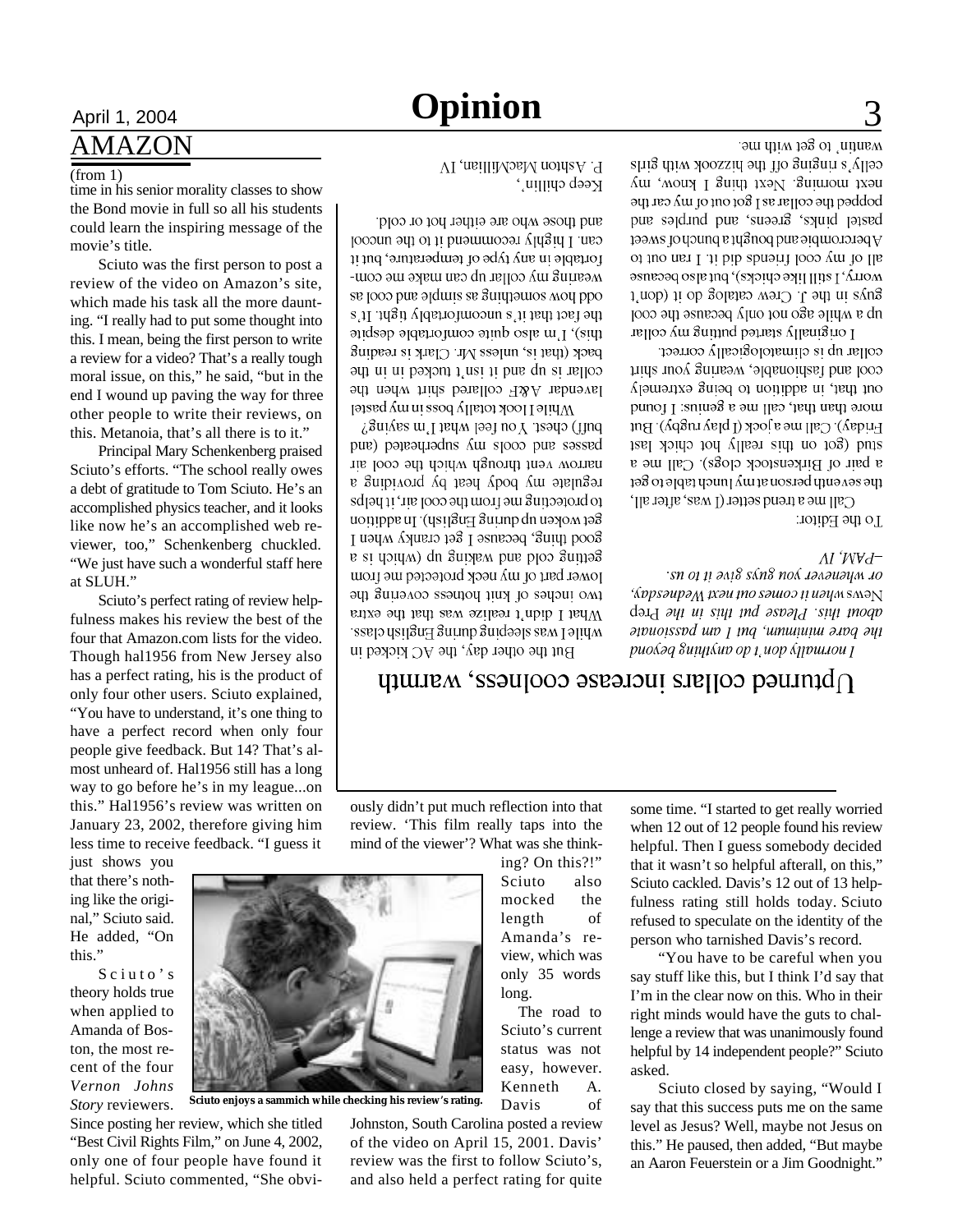## **1 News** April 1, 2004 VENDING

gears stuck and I cannot function properly with any change from the norm," said 16RCC—2004.

"It holds up the line, not facilitating optimal product-dispensage," explained 16RCC—2004. "It is really annoying when bills attempt to straighten themselves on the corner of my body. It is violating my personal space."

"I am just a vending machine and I just do my job," said 90CCC—1973, a longstanding member of VMA. "If they don't like it, they should straighten themselves out. Geez, what the hell is the world coming to??"

In the past, the VMA has not had a good record for acceptance, tolerance, and understanding. For example, there are reports that annually 1,147 people have died from vending machines falling on them after trying to shake the vending machine in order to dislodge the product that they have purchased from the intestines of the machines. Also, earlier in the year, the VMA sent out a bulletin to prohibit the use of any sort of coin aside from the traditional American nickels, dimes, and quarters. These bulletins were posted ostentatiously for all coins to see.

Responding to the fatalities, 16RCC—2004 said, "Well, what do you expect? You should not shake them. I mean do you like to be shaken? Geez.

What did Jesus teach? Like, 'What you do for the least of my people you do for me.' Do you get what I mean? It isn't really our fault. Instead of trying to shake us, why don't you buy some more? As far as the coins go, I mean, we don't want your

pennies. Like, what did Stalin say, 'If you want to be the best, forget the rest.' How can you expect us to take something that nobody else wants? As far as casino coins and foreign coins—especially those damn foreign coins—they can just go back to where they came from."

In response to this unjustifiable discrimination, the administration and the SLUH community have taken proactive measures to combat further discrimination.

"This isn't necessarily not that much of a non-issue in this specific general context," said President Paul Sheridan, S.J. "We must remember that all bills are worth the same in the economic side of God's eyes, regardless of their intent. Intrinsic goodness is what I like to say." Sheridan paused, and then he continued, "However, you better watch out for those Canadian things. What are they, the tooneys? That is weird."

Jeff Harrison, S.J., said, "I don't see why bills can't be accepted for their worth, not their size, shape, folding, curling, or whatever. In my opinion, the vending machines should definitely try to under-

### SECURITY GUARD JOYRIDES; CART FOUND ON MANCHESTER



 **Late last Thursday night, St. Louis U. High's security guard Aldophus Winthrop got, according** to his testimony, "a wee bit antsy, **sitting at his post. At around 11:30 p.m., Winthrop drove his golfcart up Berthold, took a left onto East Rd., and proceeded to drive west down Manchester Ave.**

 **Three hours later but just a quarter-mile further down Manchester, he and the idling cart were discovered by police three blocks west, stopped against the Ace Metal Company's front office. According to the police report, Winthrop had started driving back to SLUH but had "fallen asleep at the wheel."**

(from 2) What did Jesus teach? Like, 'What you do stand the condition of imperfect bills. They should strive to listen more about the problems and insecurities of these bills."

> The administration and the SLUH community has taken rigorous action against such harsh criticism: ACES held a mixer/car-wash to promote awareness of unhealty rejection of imperfect bills. The Diversity Team held a prayer service. SLUH acquired books in the library. Vending machines are going through occupational therapy. All rejected bills are getting psychological counseling.

### EXPANSION

(from 1)

and Manchester Ave., across from the Amoco station.

SLUH's leaders are generally pleased with the Science Center's decision. "We've always had a great relationship with the Science Center. They're handing us a great deal, and we're still going to further dedicate ourselves to the city now, only from a much, much smaller plot of land," said President Paul Sheridan, S.J.

However, Sheridan was still dismayed that SLUH's relocation will offset the Vision 2000 expansions. "I thought we had all our bases covered," he said, "but the Science Center managed to oneup us this time. 3000, it's so simple. Maybe if we had named our plans Vision 3007, or Vision Infinity, we'd still be here."

Vice President for Advancement Thom Digman remained optimistic about the situation, saying, "Are we going to have to abandon this place where we have 80 years of family and tradition? Sure, but the Science Center is paying us more than our property value, so we can't complain."

Nye explained that the new expansions will greatly enhance the Center's mission to spread the joy of science to the community. "They've got some great facilities over at that school. There's this really big open room right in the middle with these great skylights that's going to be great for storage," he said. "That'll free up a lot of room in our main building for better exhibits."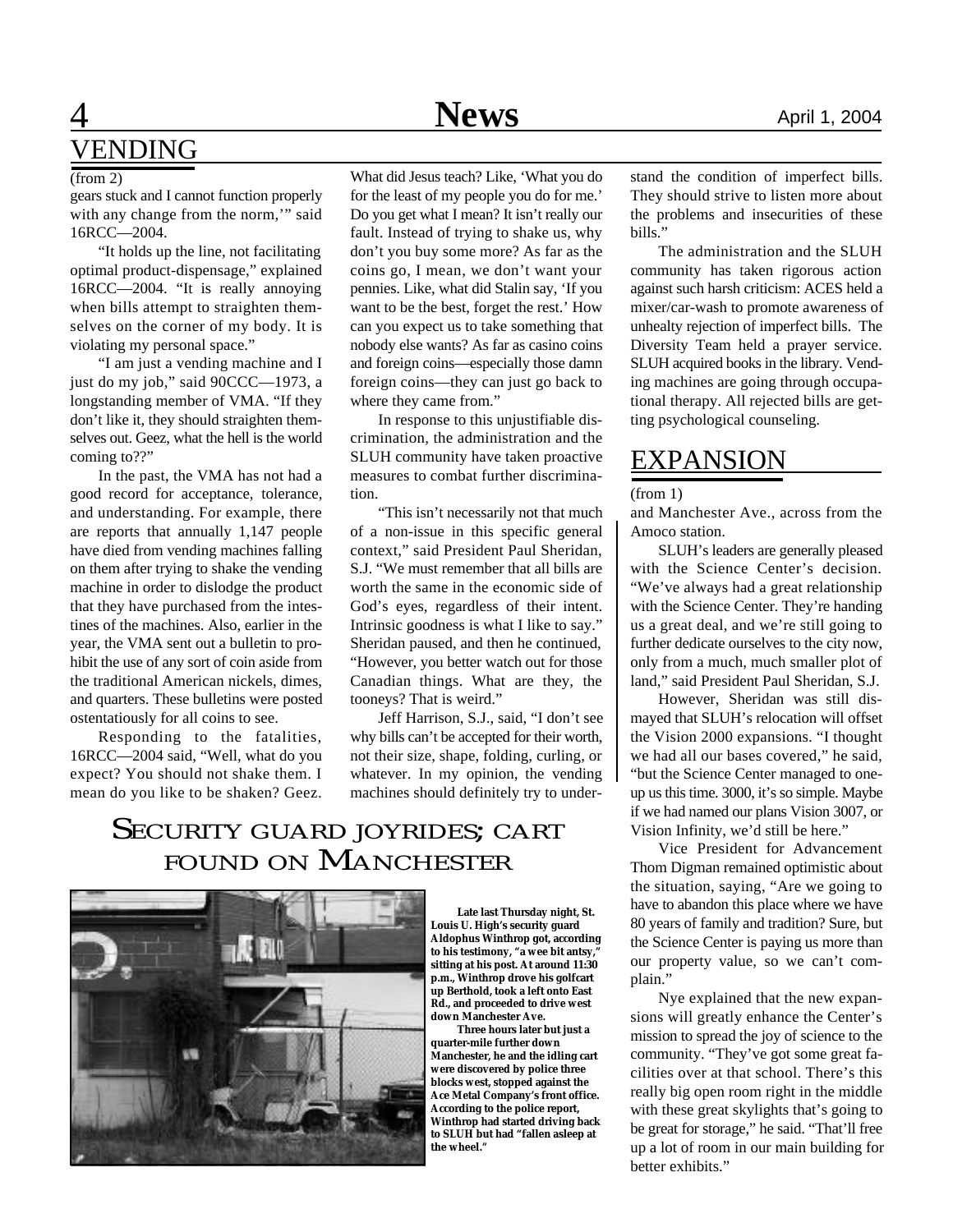

#### **Max Plank Walker Lookout**

F Steve Aylward has requested a field Tor the past decade, history teacher trip to Europe and the ancient world for an interactive history experience. Four months ago the crew of Aylward's sophomore Global II classes and his senior AP modern European History class broke a bottle on the ship Aylward affectionately named *Atilla*.

Upon finding out he could actually go, Aylward wasted no time buying a caravel with the money he had saved for his third trip to Rome. Aylward then said he had no trouble picking his first mate, Assistant Principal of Student Affairs, Dean of Students, and Assistant Principal for Student Welfare H. Eric Clark.

"I have always respected Clark," said Aylward. "He has always commanded respect, his smile is irresistable, and I knew he would look damn good in an 'S' sailor shirt."

Aylward admitted considering English teacher Rich Moran for his joviality and general good spirits. However, he chose Clark for his ability to stay on topic.

At first Aylward wasn't sure how he would store food for the voyage, but eventually he settled on hiring the cafeteria staff for their "experience and edibility."

Sophomore Joseph d'Holbach said, "The four month trip was pretty neat. Captain Alyward didn't

**Post-Fountain of Youth Aylward.**

make us bathe the whole time. This one time I cracked a cannon while we reenacted pillaging the Ivory Coast and he didn't get mad or anything. He just brought me into the captain's quarters and talked to me nicely about how to replace the busted cannon. He was a real sweety."

"It was awesome," said senior Renoir Bonapart, who is not in any of Aylward's classes. "I couldn't wait 'til he said, 'Man

the deck!' and when he did I was like, 'Yeah, I'll man that deck.' I was like a real sailor."

One of the more exciting parts of the trip was when the group stumbled upon the Fountain of Youth. Everybody drank, but Aylward, being the eldest, had the most noticable change.

"The fountain was my favorite part of the trip," said sophomore William the Silent. "Then, after we all had our fill, the captain got all wierd. He started ranting about the possibility of the fountain 'falling into the wrong hands of some baboon of a president' and then he neutral-

> ized it. He poisoned the fountain of youth with our cafeteria food, and he ate the map we used to get there."

> Aylward also lectured onboard during quiet patches of the voyage on everything from the Crusades to the illegitimacy explosion of the early nineteenth century in England.

"The lectures were okay," said sophomore Newton Tull. "Early on in the trip we just fumbled with some rope in our

hands, but later we really started to come to enjoy them. He's pretty funny, and it's better than mopping the deck."

Senior Otto von Malthus said, "I can't believe he actually gave us tests and made us write a research paper! I didn't sign up

for that."

According to several shipmates who wish to remain anonymous, thoughts of a mutiny began to arise on the Mediterra-

> nean, but Aylward quelled them with the pleasures of plundering Sardinia. "It was my second trip to Sardinia," said Aylward. "The first time was a little more real for me. You know, I didn't have a crew that I had to show a good time or anything."

One such shipmate said, "Guys were getting a little restless and we



**Clark, the group's ruggedly cool chaperone.**

thought about throwing him overboard, but I got this really cool locket for my mom in Sardinia. So I kind of trusted in him after that."

Senior Alexander Charlemagne recalls a touching moment of the trip, "The whole crew had this really bad case of the Monday's, and Captain Alyward told us to take the afternoon off. He mopped the deck and raised the sails for us.... He was also really great about it when those sophomores died of malnutrition."

"Overall," Aylward said, "I'd say the trip was a success. I had to fail a few guys, but it was a great time, and I think the guys enjoyed it.

The "Crew," as they wish to be called from now on, returned to SLUH earlier this week with a new understanding of history, and, according to Aylward, "nice, scraggly, bourgeois hair." They met in the chapel yesterday to recall their experiences and talk them out. The meeting proved to be a great success as the crew closed the ceremony with a riveting rendition of "Oh Captain, My Captain!"